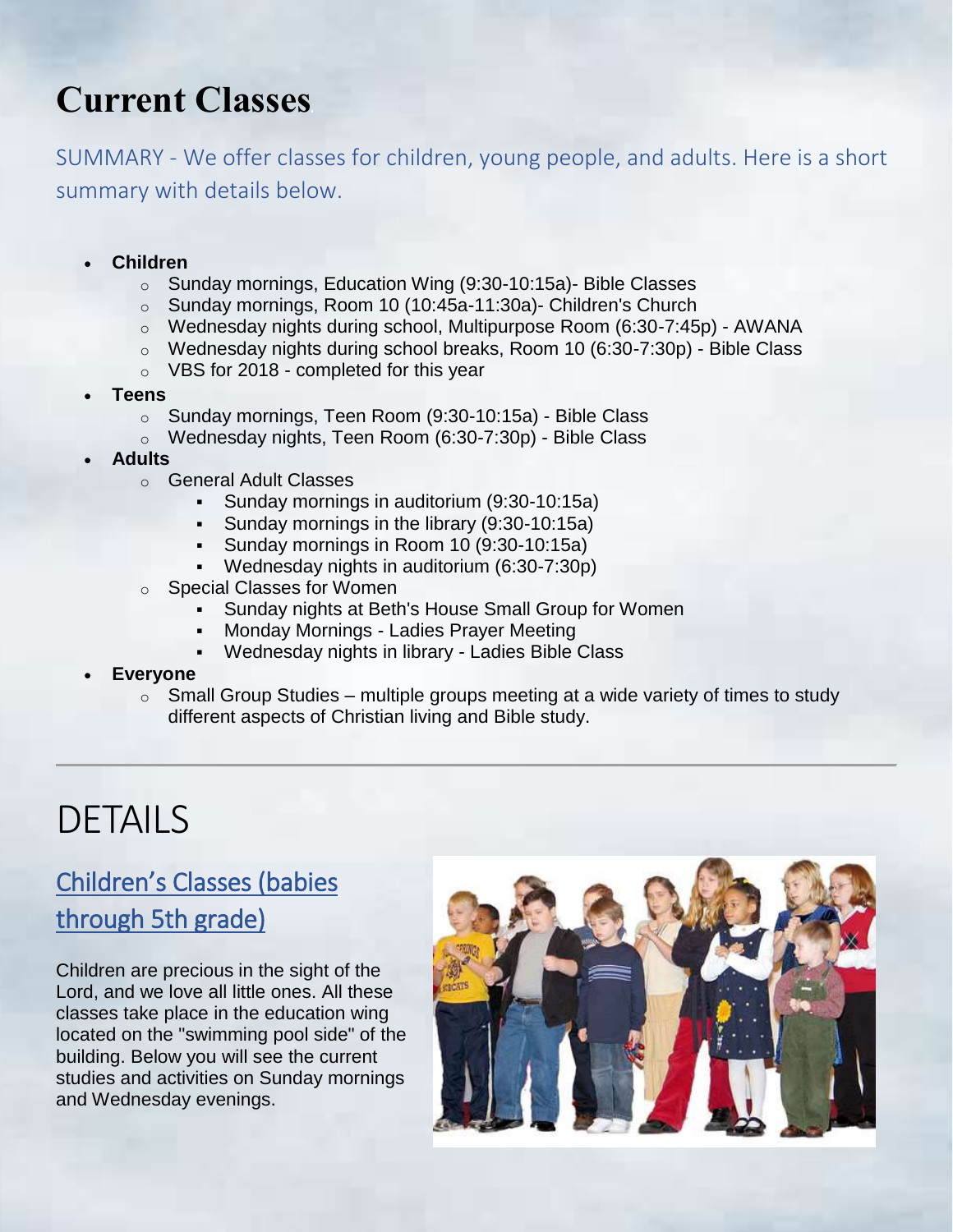#### **CHILDREN - SUNDAY MORNING CLASSES (9:30a - 10:15a)**

- Babies and Toddlers- Nursery across from the kitchen (ground floor on left side of hallway)- Teacher Patti Boyd (professional school teacher)
- Ages 4 through 2nd Grade ground floor, 1st room in the children's wing - Teachers are Jeff and April Connelly. Teaching "LifeLINKS to God" curriculum from 21st Century Christian publishing company.
- Grades 3 through 5 2nd floor of the children's wing Teachers are Cathy Smith and Melanie Palmer. They are also teaching the same curriculum for their age group from the "LifeLINKS to God" series.



#### **CHILDREN -Sunday Morning Children's Church (~10:50a-11:30a)**

After the Communion service has concluded and the weekly contribution has been collected, our song leader will announce that children are dismissed to Children's Church. This is strictly voluntary, so if parents wish to keep their children with them in the auditorium, of course they may.

Children's Church is conducted in room 10 (1st room behind the auditorium through the door to your left as you face the stage). This class is led by Jackie Cornett with several adult volunteers assisting her with Bible stories, singing, and learning activities for the children ages 4-11.

Note that for younger children, there is one attended nursery in the 1st floor of the education wing, one unattended nursery at the back of the auditorium (to the left as you enter the foyer), and one toddler "cry room" for restless youngsters if you need to use these facilities.

#### **CURRENT TOPIC: ??**

#### **CHILDREN - Wednesday Evenings During School Year (6:30p - 7:45p) – AWANA**

Highland View's AWANA club is open to children ages 1-12. Our club is unique in our area in that no child is asked to pay a fee to participate. The congregation provides all materials and snacks are **free** for the students.

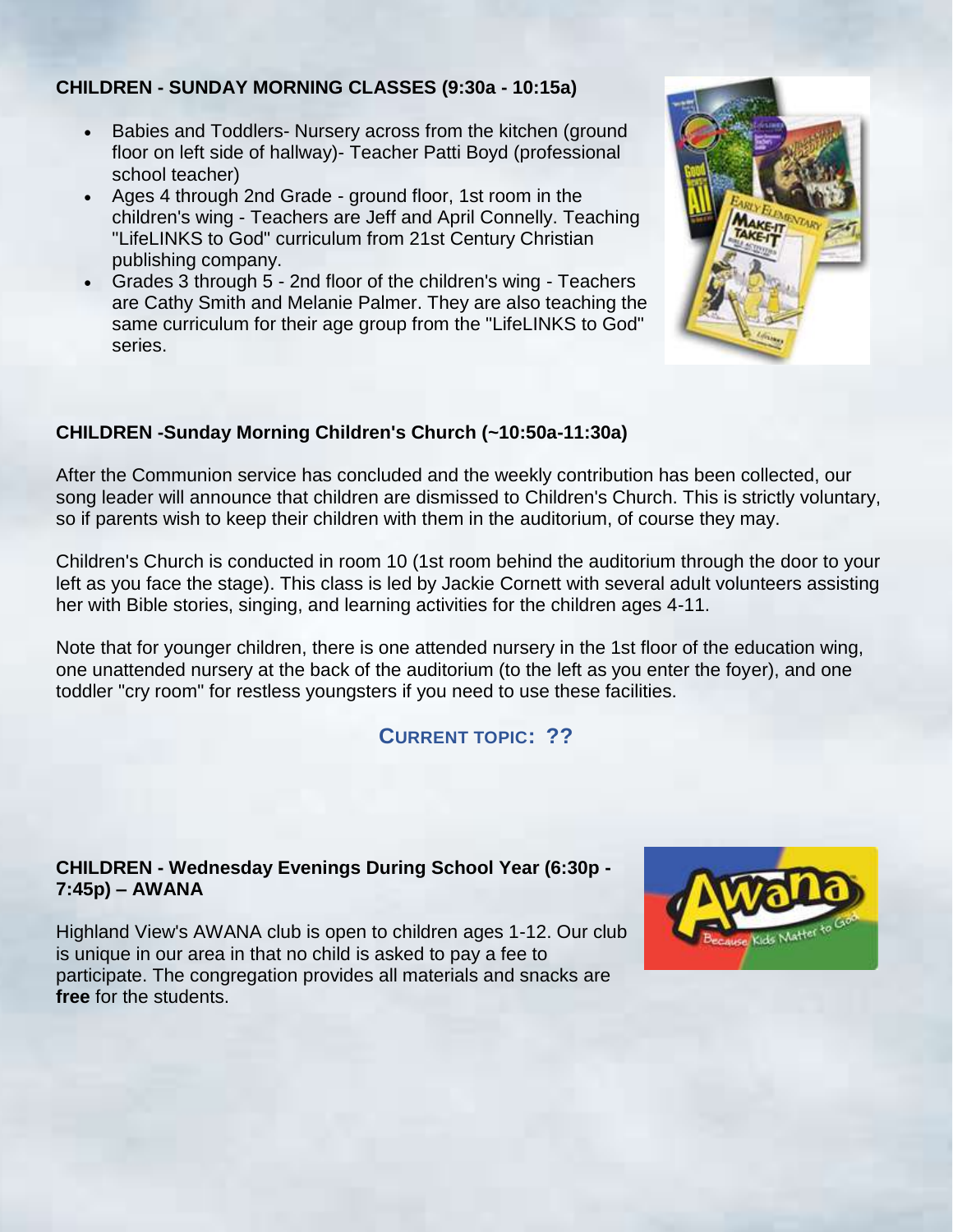The AWANA schedule follows the Oak Ridge school-year calendar from August through May, dismissing for holidays and for summer break after school concludes for the year.



| <b>Highland View AWANA Nightly Schedule:</b>                   |                                                                    |                   |                                    |                         |                  |
|----------------------------------------------------------------|--------------------------------------------------------------------|-------------------|------------------------------------|-------------------------|------------------|
| Puggles & Cubbies have the Gym from 6:30-7:00<br><b>Sparks</b> |                                                                    |                   |                                    |                         |                  |
|                                                                | 6:30 Opening Announcements                                         | Classrooms        | ALL Sparks & T&T (adults too!)     | Sparks Director         | 3 Minutes        |
|                                                                | 6:35 Group Time (Combined)                                         | <b>Classrooms</b> | ALL Sparks & T&T (adults too!)     | Sparks Director         | 13 Minutes       |
|                                                                | 6:50 Game Time                                                     | MPR/Outside       | Sparks (and all Sparks volunteers) | Game Director           | 23 Minutes       |
|                                                                | 7:15 Handbook time                                                 | Classrooms        | Sparks (and all Sparks volunteers) | Sparks Director         | 23 Minutes       |
|                                                                | 7:40 Sparks room dismissal                                         | <b>ROOM 10</b>    | ALL AWANA WORKERS                  | ALL                     | 5 Minutes        |
|                                                                | Dismissal of all Cubbies, Sparks, and T&T clubbers out of Room 10! |                   |                                    |                         |                  |
|                                                                |                                                                    |                   | T&T                                |                         |                  |
|                                                                | 6:30 Opening Announcements                                         | Classrooms        | ALL Sparks & T&T (adults too!)     | <b>T&amp;T Director</b> | 3 Minutes        |
|                                                                | 6:35 Group Time (Combined)                                         | Classrooms        | ALL Sparks & T&T (adults too!)     | Sparks Director         | 13 Minutes       |
|                                                                | 6:50 Handbook Time                                                 | <b>Classrooms</b> | T&T (and all T&T volunteers)       | <b>T&amp;T Director</b> | 23 Minutes       |
|                                                                | 7:15 Game Time                                                     | MPR/Outside       | T&T (and all T&T volunteers)       | Game Director           | 23 Minutes       |
|                                                                | 7:40 T&T room dismissal                                            | ROOM 10           | ALL AWANA WORKERS                  | ALL                     | <b>S</b> Minutes |
|                                                                | Dismissal of all Cubbies, Sparks, and T&T clubbers out of Room 10! |                   |                                    |                         |                  |

#### **Wednesday Nights WHEN SCHOOL IS OUT (6:30-7:30p) - BIBLE CLASSES**

During the AWANA (school) breaks the younger kids have a combined, activity driven, class in room 10! Teachers, curriculum, and activities vary during the short breaks (fall break, Christmas break, spring break), and there is a set program of learning for the summer series. The instructor is Jackie Cornett.

#### **SUMMER TOPIC: TBD**

#### **WEDNESDAY NIGHT CHILDREN'S CLASSES**

**While AWANA takes a summer** break, Jackie Cornett will teach classes for the children at 6:30pm on Wednesdays-Room 10.



**Vacation Bible School –** Offered on one Saturday in the summer annually. Watch for announcement of date on the featured Events Page.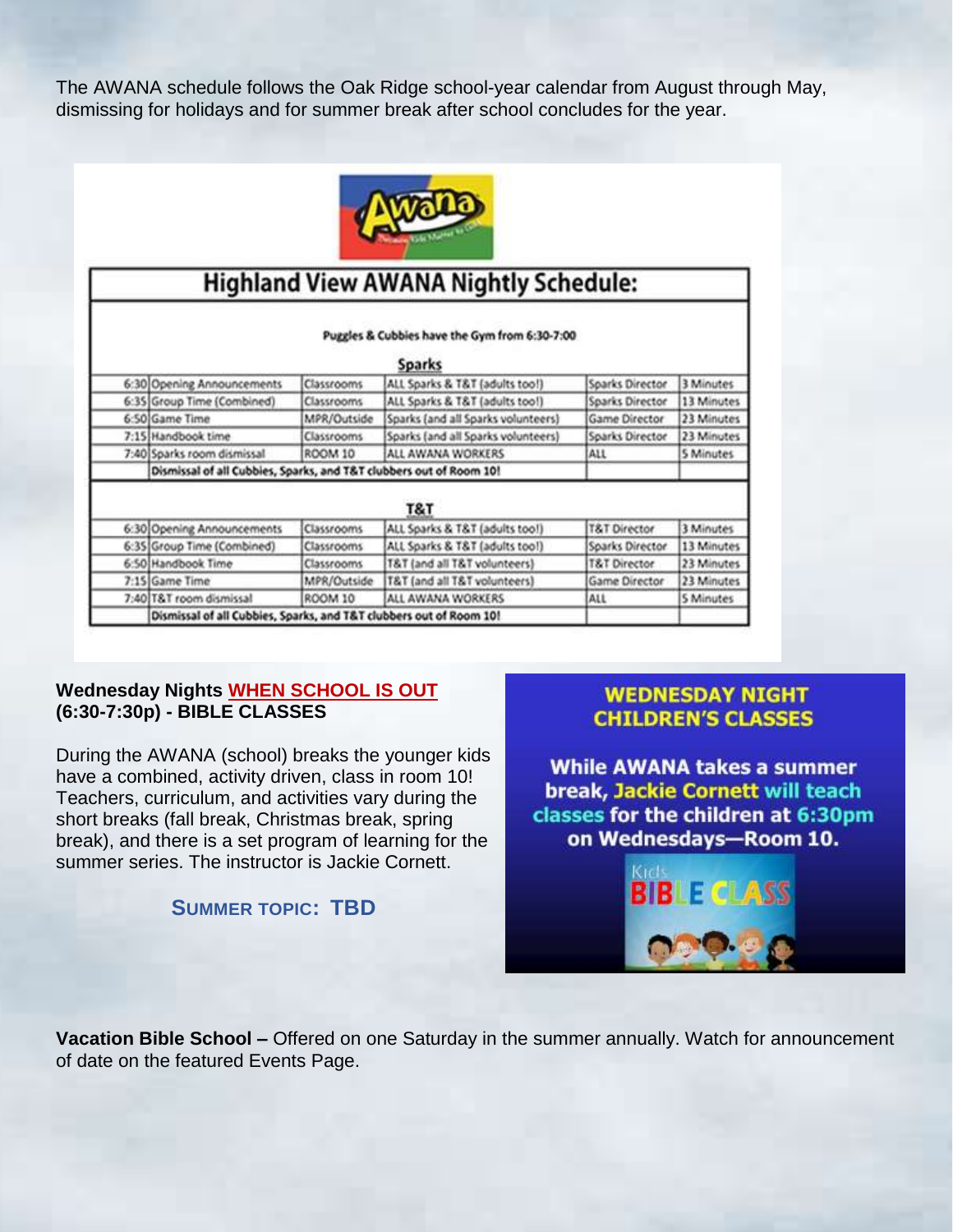# Young Adults (pre-teen through college)

When a child enters middle school (6th Grade) they are in the pre-teen category and begin to participate in our youth program. During the teenage (high school) years, classes cover not only the Bible as a guide for life, but also guidance in the specific challenges that teens face. College students who live here or visit families from out-of-town campuses also can find not only education, but also opportunities to serve their younger classmates as they study God's word.

#### **Sunday mornings, Teen Room (9:30-10:15a) - Bible Class**

Youth Group Bible Class, grades 6 through 12 and all teens meet for Bible class on the 2nd floor of the children's wing (the teen room) with teacher Levi Dodd.

#### **CURRENT TOPIC: EPHESIANS**

#### **Wednesday nights, Teen Room (6:30-7:30p) - Bible Class**

Levi Dodd teaches the Wednesday night class with an actionoriented approach. This class meets in the Teen Room upstairs in the Education Wing.

#### **CURRENT TOPIC: JAMES**

#### **"CRUISE SHIP OR BATTLESHIP?"**



# Adults (post-college through the wisdom generation)

#### **Sunday mornings in our auditorium (9:30-10:15a)**

Joe Lochamy leads a topical study of the Bible and Christian Living. The class meets in the auditorium and is open to all. This class is also available as a live webcast during the specified times. (See our information on the home page about accessing ustream.tv). sessions are also available after the fact by navigating within this website to the current year's index page under the **recordings tab** and available as both video on our YouTube channel and downloadable podcast (audio only).

**CURRENT TOPIC: PAUL'S EPISTLES**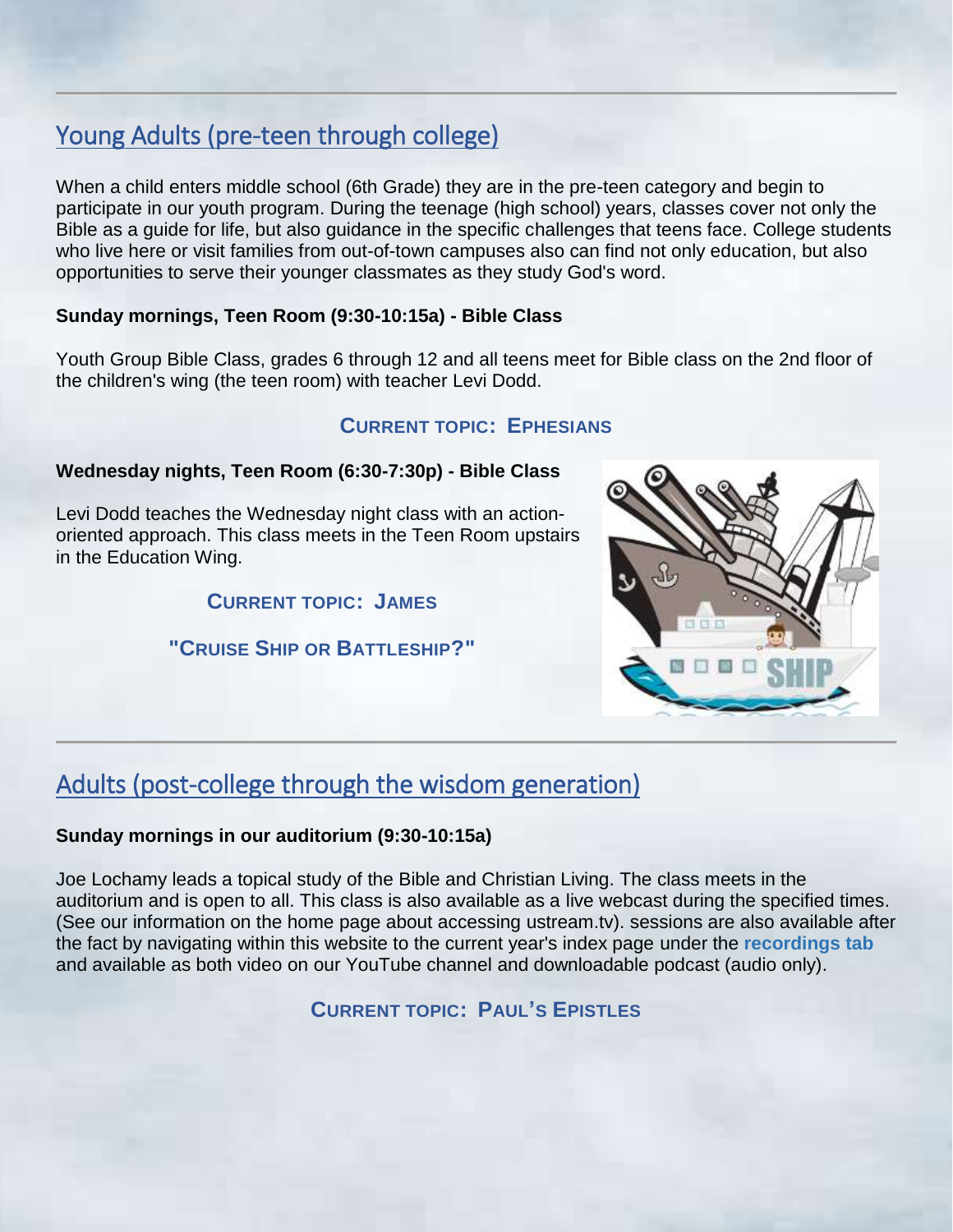#### **Sunday mornings in the library (9:30-10:15a)**

Ray Smith and David Wallace teach a class focused on a published religious study book. The study is open to all adults. The library is located to the front left of the auditorium (when facing the stage).

#### **CURRENT TOPIC: "THE CHURCH OF CHRIST"**

#### **Sunday mornings in Room 10 (9:30-10:15a)**

Kevin Reaves teaches this class on Bible topics. This class is open to all adults and is designed with special emphasis on the parents of children and teens. Room 10 is located behind and to the left of the auditorium as you are facing the stage.

#### **CURRENT TOPIC: ROMANS**

#### **Wednesday nights in our auditorium (6:30-7:30p)**

Bill Wallace teaches this class, open to all adults. This class is also available as a live webcast (ustream.tv) during the specified times and is available after the fact by navigating within this website under the recordings tab on the top menu. These Wednesday evening Bible classes are recorded and available free on our YouTube channel and as a podcast on iTunes (audio).

**CURRENT TOPIC: ACTS**

#### WOMEN'S CLASSES and PRAYER MEETING

#### **Sundays at 5:pm (Small Group):**

This group of 7-10 women meet weekly for classes focused on the unique role of Christian women in families, the church, and the world. This is a true sisterhood where joys and sorrows are shared and prayed over. Extracurricular activities include service projects, object lessons, and themed craft lessons.

#### **CURRENT TOPIC: MAX LUCADO'S BOOK**  *ANXIOUS FOR NOTHING*

**LADIES SMALL GROUP WROCK** (Women Relying on Christ the King) **Sundays at 5pm** 

**Beth Jinkerson's Home** 109 Graham Place **Oak Ridge** 

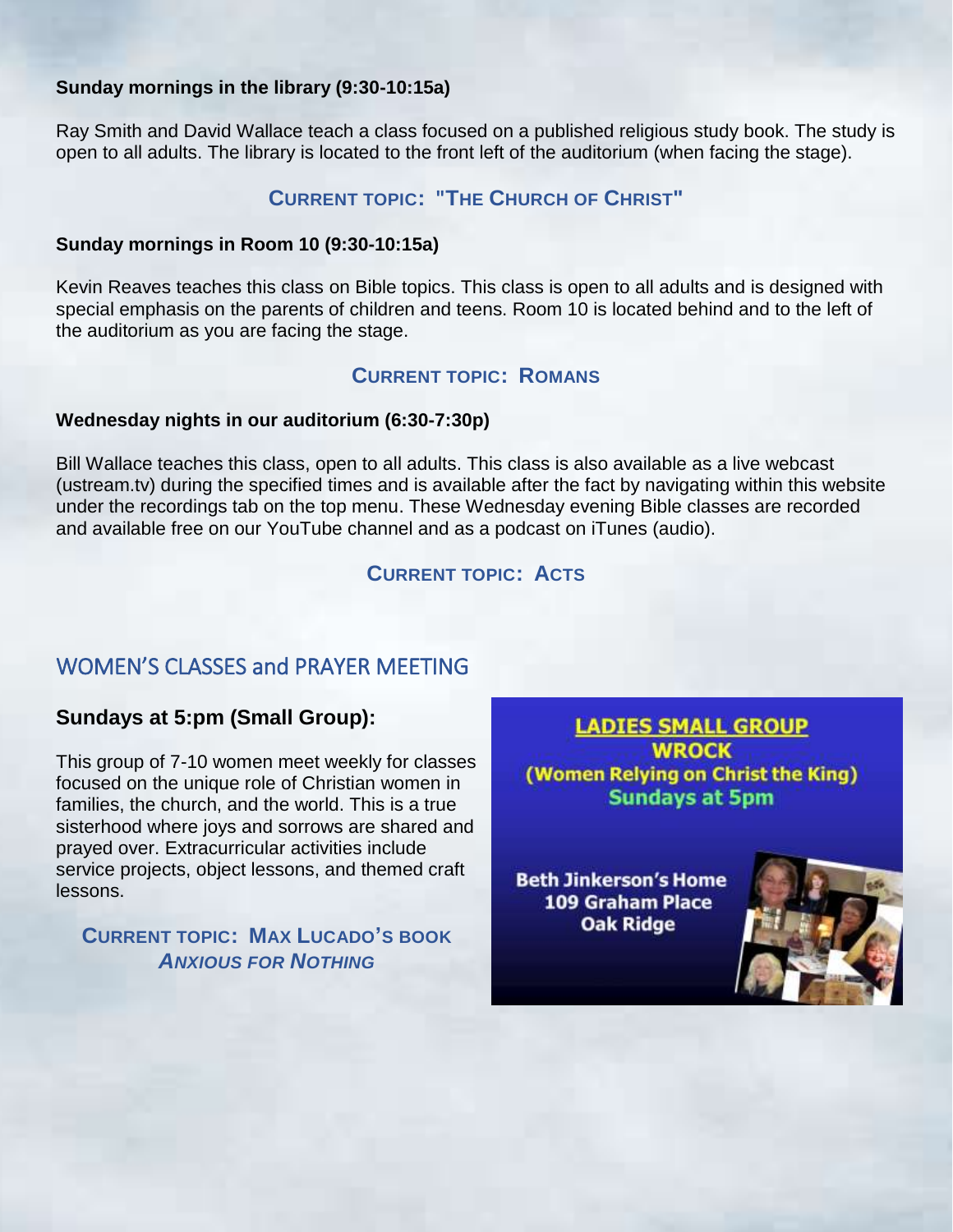#### **Mondays (Ladies Prayer Group):**

Women, young and old, please join the ladies' prayer meeting on Monday's at 10am at the Providence House**. Also**, if you cannot attend this meeting, you might want to be added to the weekly prayer list to be added to the email list of those requesting prayers currently.

Contact Fanny Smith for more information.

#### **LADIES PRAYER MEETING Mondays at 10am Providence House Direct questions to Fanny Smith**



**Wednesday Evening Ladies Bible Class:**

## **WEDNESDAY NIGHT STUDY FOR LADIES**

**Book study or video series** designed for women

> **Class meets in the LIBRARY at 6:30.**

**Direct questions to Cathy Smith.** 





### **CURRENT STUDY**

**Video series by Nancy Guthrie** called "Even Better **Than Eden"**